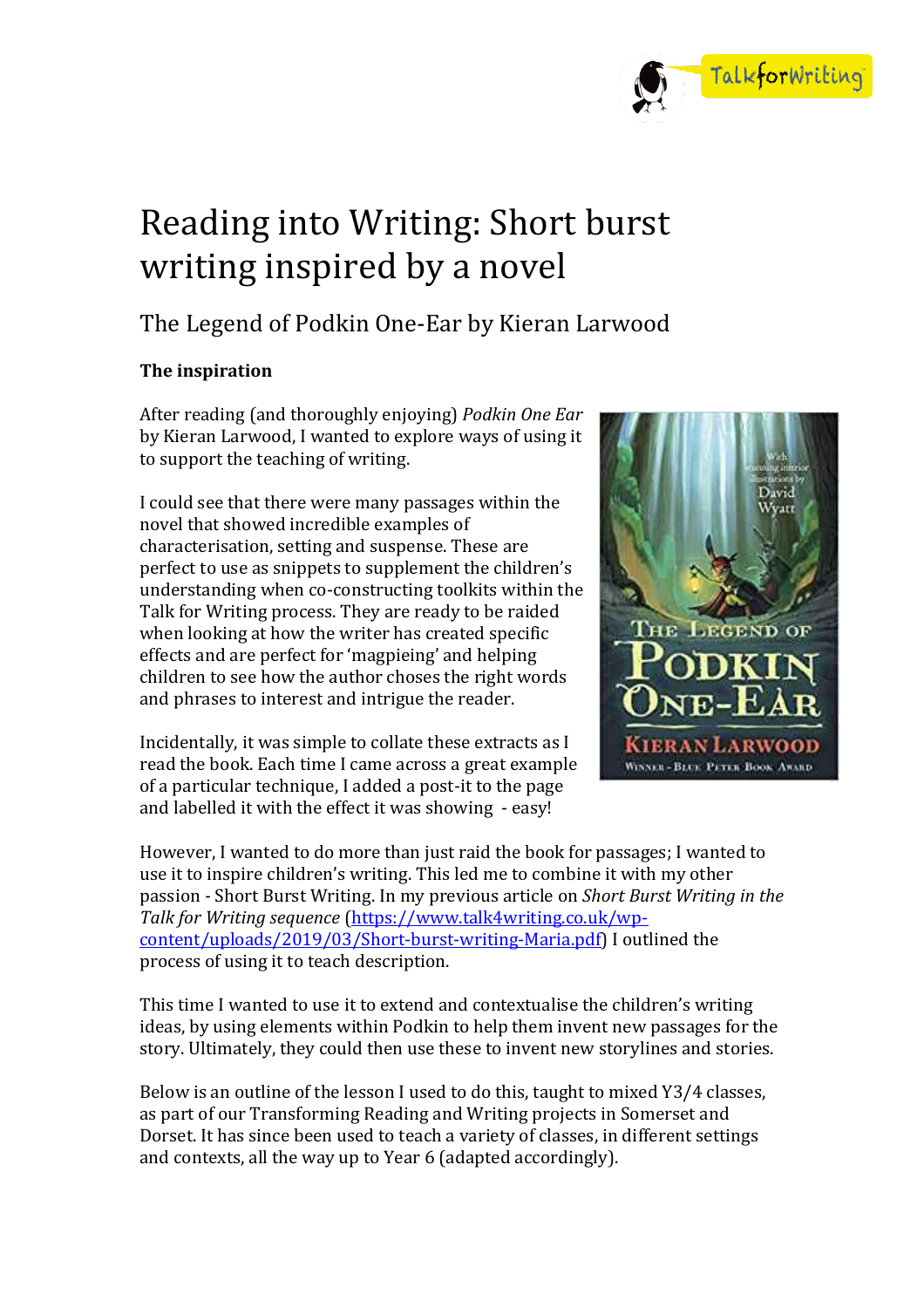#### **The Lesson**

As a warm up, I showed the children the image below and asked them what they thought it *could* be, for example: an ancient fan used for keeping a grumpy giant cool. This was to get the children thinking creatively and going beyond the obvious.



I then explained that I wanted us to use our imagination to write a description of a new character for the novel I was reading. I introduced them to Podkin, read them the blurb and gave them a brief synopsis of the storyline. I got them to close their eyes whilst I read them the passage below, to set the scene for our writing. I explained that the main characters where on a quest to find help and refuge and ended up in this setting and this was where our new animal character was going to appear. (Pg 111 of the novel & I stopped at …'thirsty for blood.')

Boneroot ollowing Brigid's map, the young rabbits found the Red River again and walked along to where it forked. There was a little bridge made of fallen logs lashed together, which they slipped and slid across, and then they followed the smaller branch south again. Before them lay Grimheart forest, a huge mass of trees that filled the entire horizon. The silver-grey, frosted branches were like an ocean of icy wood; the whole Gorm army could be hidden in there, or a thousand packs of hungry wolves, thirsty for blood. Robbers, bandits, murderers - Podkin's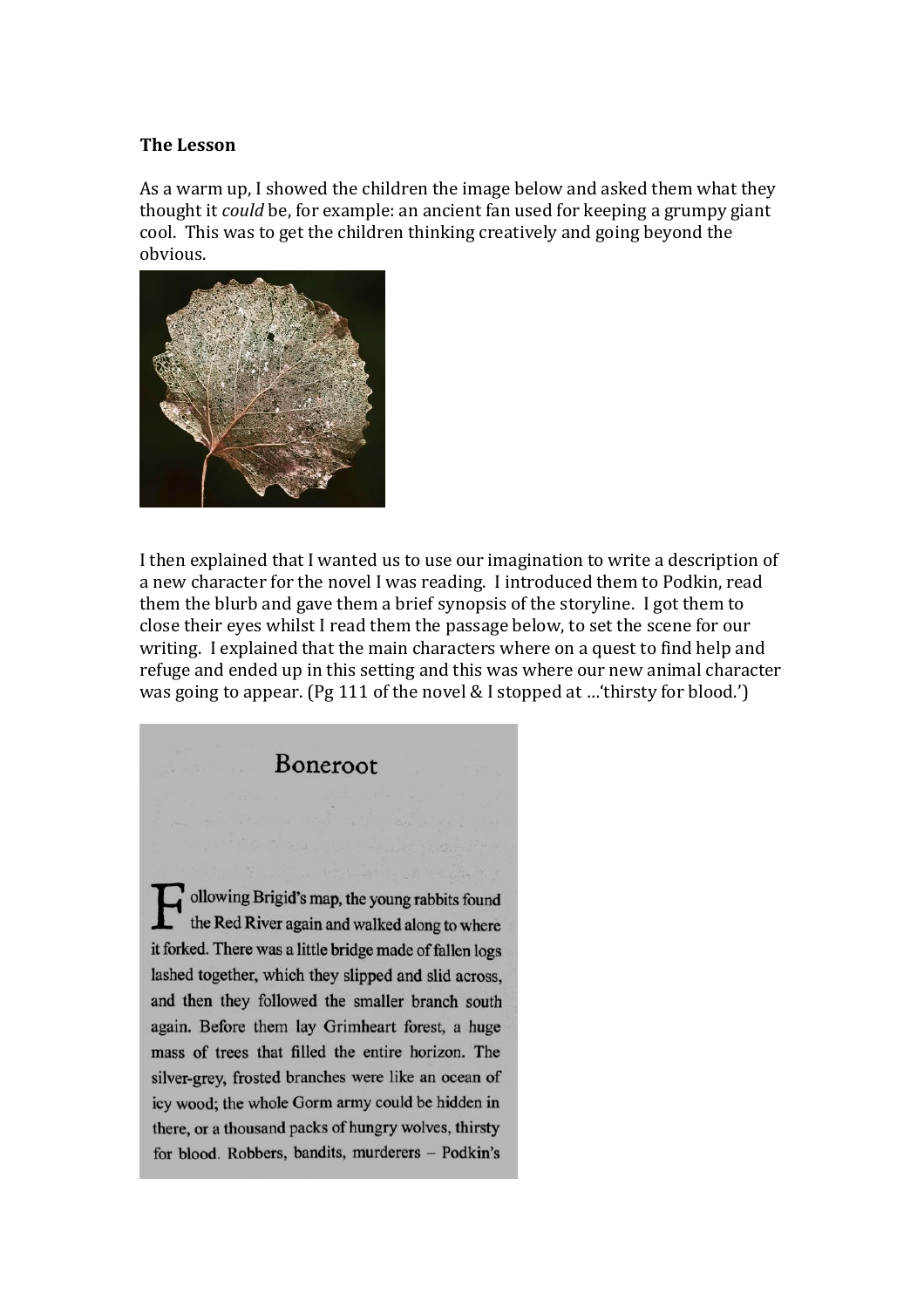My first question to the children was: *What kind of atmosphere does this create?* 

Replies included scary, sinister, evil, dark, mysterious, spooky. I explained that Podkin was going to meet a new animal character here and the way we described it needed to fit with the atmosphere. It was then that I showed the children the new character we were going to write into the story, using this visual:



red as fire Shadv dark amber Cheepy drago nitch heady ambe fierce knives block charcoal darkness midnight obsidia  $C<sub>n</sub>$ night sky prickles dragon's scales Curronn Slither cover mustenons  $N$ strangle

We looked separately at each aspect that we wanted to focus on and generated vocabulary (adjectives & verbs) to describe it.

Taking each element in turn, as the spine to our description, we crafted the writing together; me leading the discussions on what worked best, referring children to the vocabulary gathered and constantly considering the best descriptions with fresh, new ideas. Here is an example of what we created:

### **The Owl**

The stern **owl** glares, Monstrous, oval **eyes** pierce in the ruby twilight, Hook **beak** tears like a poisonous dagger, Midnight-tipped **feathers**, like dragon's scales, slither across its body, Scythe **talons** rip and snatch, Like a dark knight, a lord of the kingdom, a demon soldier, it guards.

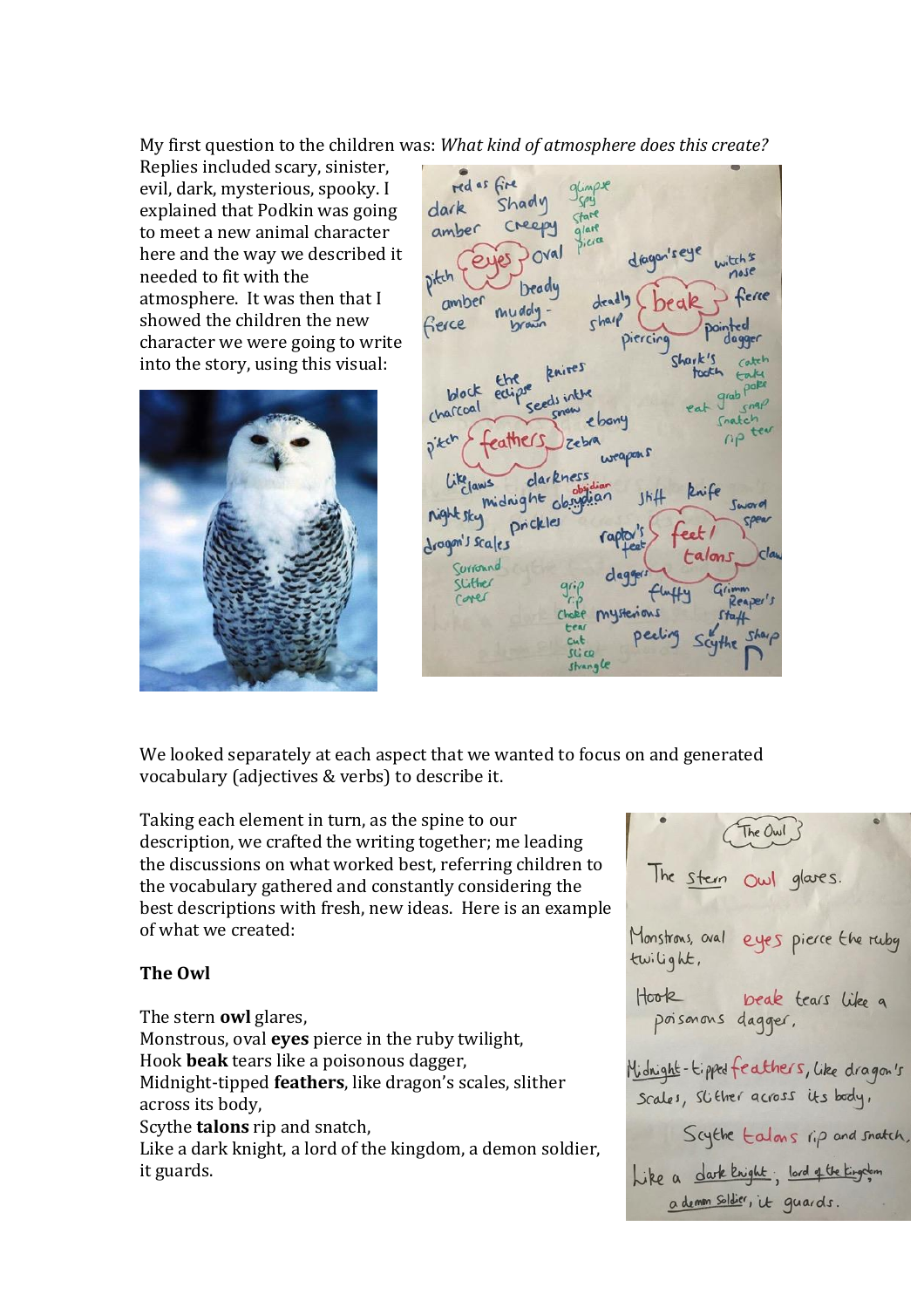Now it was time to put our character back into the story. After the setting description on Pg111 of Podkin, the characters push on with their journey, eventually finding the place they have been searching for. I read the children this extract from Pg 118 and explained we were going to drop our new character into this scene:

The rabbits stared at it for a while. It was a wonder to them why anyone would build something like this above ground, and how they had even managed to do it. The thing towered over them. sculpted so cleanly. There had been a stone fireplace in the Munbury warren, but everything else had been built out of wood, carved all over with patterns of twining leaves and the daisy that had been their tribal symbol. To make something this big out of stone would have taken such effort; and it was only part of a doorway. What had the rest of the building been like?

A voice suddenly echoed out of nowhere, making them all jump. 'Who goes there?' They looked around the darkening woods, trying to spot its owner, but couldn't see anything. Surely it hadn't come from the stone pillar itself?

I gave them a linking sentence start: *Then Podkin saw it…* and showed the children how to drop our creative description in to narrative, keeping the mood and atmosphere the same. This was the result:

And then Podkin saw it. A stern-looking and was glaring at the siblings. His monstrons, and eyes piered the ruby Ewilight and Podkin could just make out his hook-beak, like a poisonous dagger, ready to trar them to shreds. Nidnight-tipped feathers SLithered across his entire body like menancing dragon scales. Newvonsly, Paz took a step back at the sight of the creature's scythe talges, ripping at the ice and ready to snatch any intruder attempting to storm the entrance of the turnel. Just like a dark demon, it guarded Boneroot.

*And then Podkin saw it. A sternlooking owl was glaring at the siblings. His monstrous, oval eyes pierced the ruby twilight and Podkin could just make out its hook-beak, like a poisonous dagger, ready to tear them to shreds. Midnight-tipped feathers slithered across his entire body, like menacing dragon scales. Nervously, Paz took a step back at the sight of the creature's scythe talons, ripping at the ice and ready to snatch any intruder attempting to storm the entrance of the tunnel. Just like a dark demon, it guarded Boneroot.*